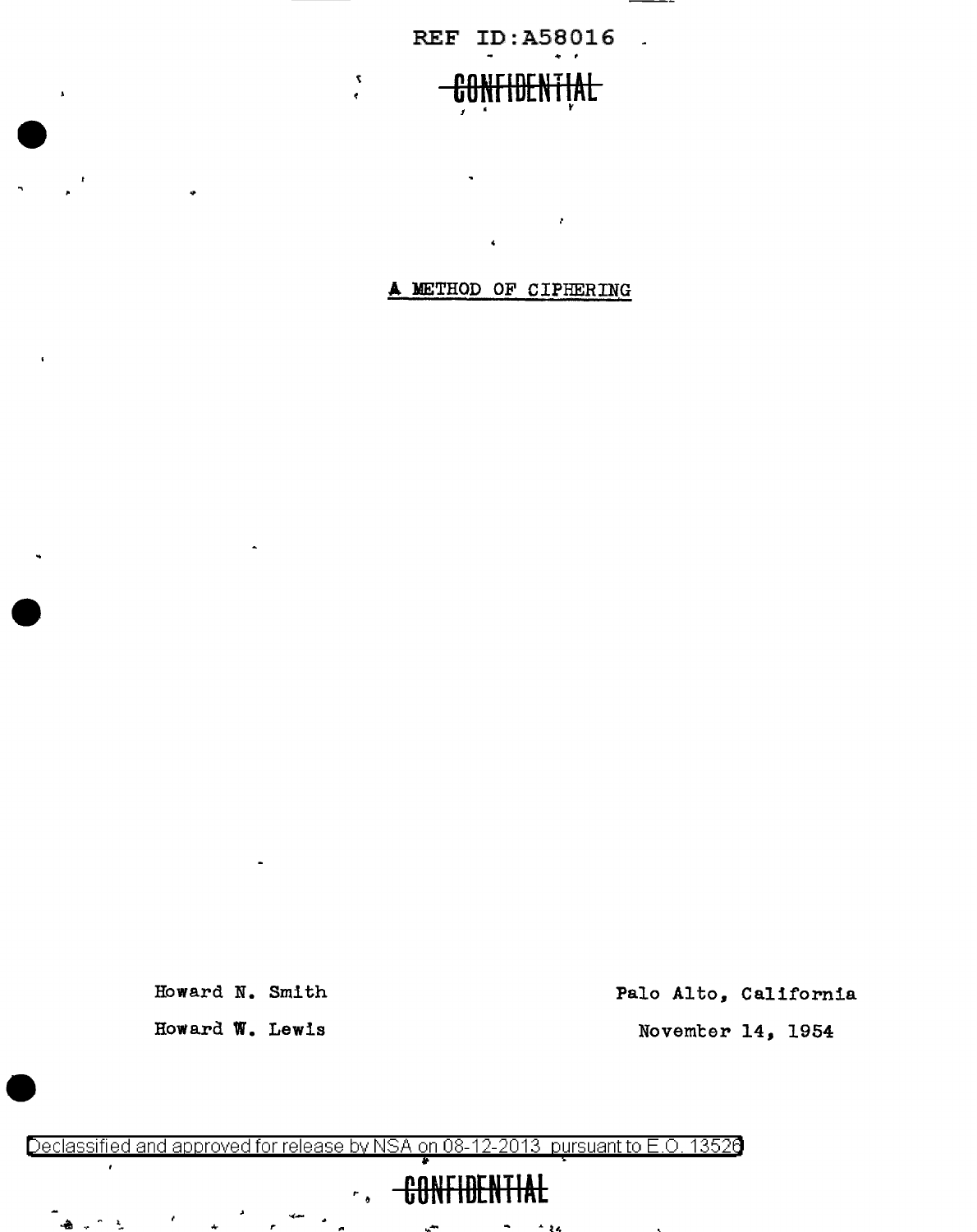#### त्रहोत **REEU**

&

Those authorized to read this paper are requested to reveal its contents to no one without the permission of the authors. Please sign your name and note the date below to indicate that you have read the paper subject to this condition.

Franck Estoner

 $\sum_{i=1}^n \frac{1}{i} \sum_{j=1}^n \frac{1}{j} \sum_{j=1}^n \frac{1}{j} \sum_{j=1}^n \frac{1}{j} \sum_{j=1}^n \frac{1}{j} \sum_{j=1}^n \frac{1}{j} \sum_{j=1}^n \frac{1}{j} \sum_{j=1}^n \frac{1}{j} \sum_{j=1}^n \frac{1}{j} \sum_{j=1}^n \frac{1}{j} \sum_{j=1}^n \frac{1}{j} \sum_{j=1}^n \frac{1}{j} \sum_{j=1}^n \frac{1}{j} \sum_{j=1}^n \frac{$ 

*y* 

~

.<br>¥ -

 $\mathbb{R}^n$  ,  $\mathbb{R}^n$ 

ي في المارس السياسية.<br>ال-الباري المارس المارسية.<br>الجامعة المارسية المارسية.



-; -~ !W ~

' I i

*t* ·;

.. ... t-

 $\sim$  . Todal identity.  $\mathbf{r}_1$  ,  $\mathbf{r}_2$  ,  $\mathbf{r}_3$  ,  $\mathbf{r}_4$  ,  $\mathbf{r}_5$  ,  $\mathbf{r}_6$  ,  $\mathbf{r}_7$  ,  $\mathbf{r}_8$  ,  $\mathbf{r}_9$  ,  $\mathbf{r}_9$  ,  $\mathbf{r}_9$  ,  $\mathbf{r}_9$  ,  $\mathbf{r}_9$  ,  $\mathbf{r}_9$  ,  $\mathbf{r}_9$  ,  $\mathbf{r}_9$  ,  $\mathbf{r}_9$  ,  $\mathbf{r}_9$  ,  $\mathbf{$ 

 $\tilde{\mathbf{t}}$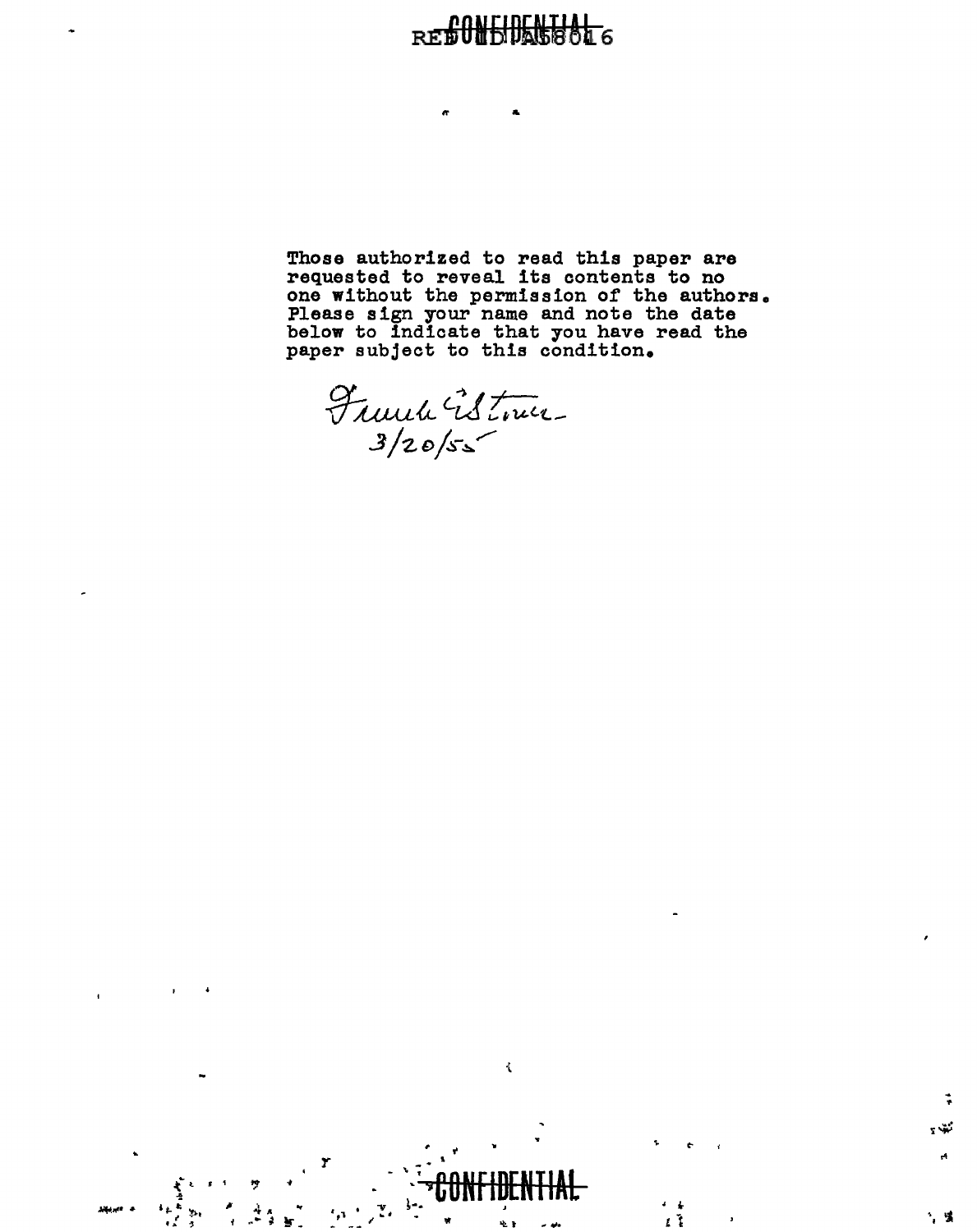#### A METHOD OF CIPEERING

The purpose of this paper is to describe an original method of ciphering in order that it may be properly evaluated by an expert cryptographer.

Brief1y, this is a relatively simple method of ciphering in which there is no fixed pattern of any kind and, therefore, no repetitions of a meaningful nature. The cipher is continuously changing in a completely random manner, and never repeats itself in a predictable way, but only as the result of pure chance. The number of possible keys to the cipher is extremely large, the key can be changed as often as desired, and knowledge of both the ciphering principles and procedures and of previously-used keys is of no value whatsoever in breaking an enciphered message. Unless the key that was used is known, a message can only be broken by methods based almost entirely on trial-and-error, and the probability of such methods being successful within a reasonable period of time is infinitesimally small. Furthermore, the solution may not be recognized when found, and can never be known ~ with absolute certainty. It is suggested that for all practical purposes the cipher is completely indecipherable.

In order to describe the cipher, it will first be necessary to describe a simple device which can be used to illustrate the procedures for enciphering and deciphering messages. This device consists of two gears which have twenty-six teeth each or one tooth for each letter of the alphabet. The teeth on each gear are marked from "A" to "Z" in a clockwise direction. One of these

 $-1$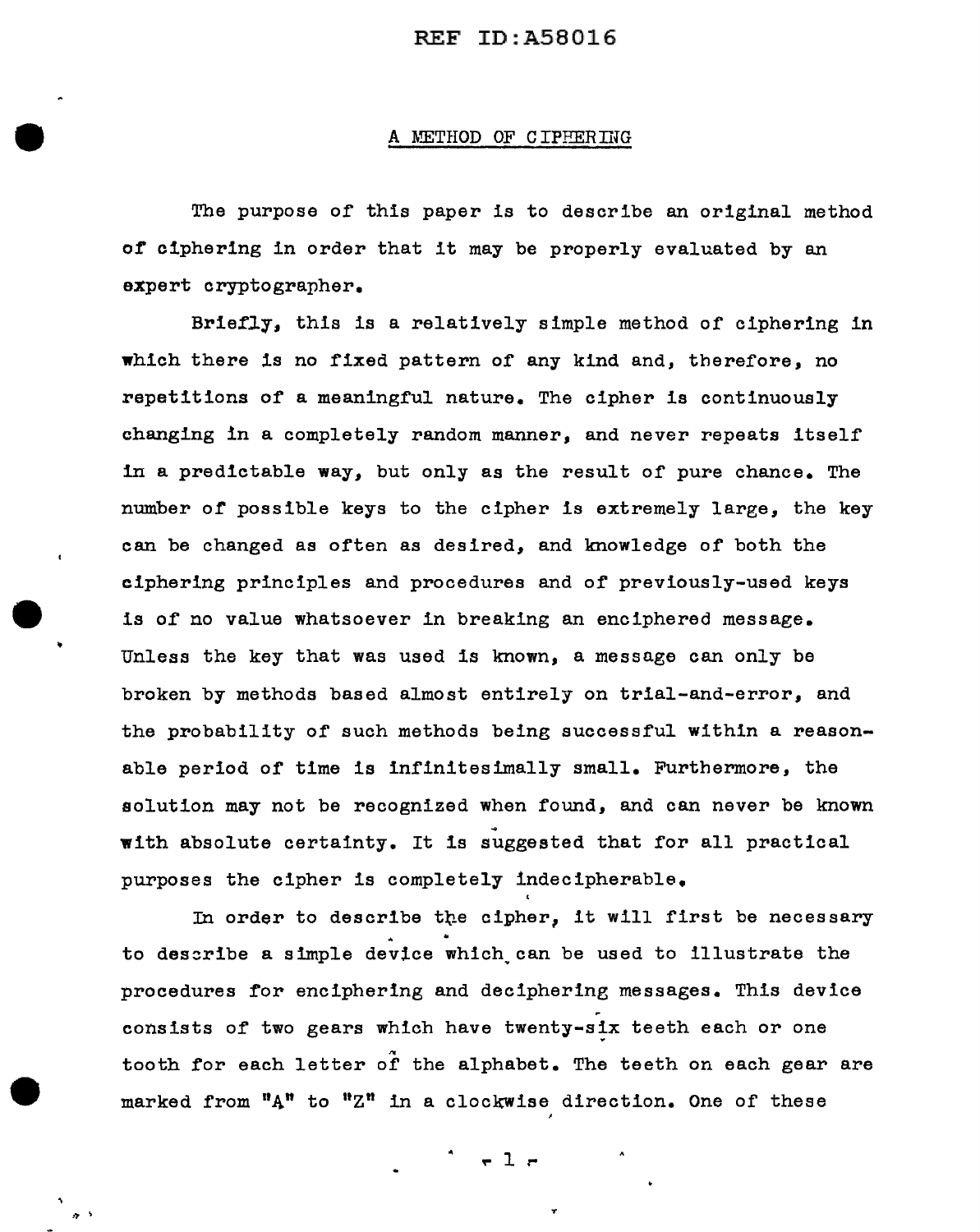gears is called the "message wheel" and the other is called the  $"$ cipher wheel." The wheels are free to rotate when engaged, and the cipher wheel can be disengaged from the message wheel, rotated or "indexed" from one to twenty-six teeth in a clockwise direction, and then re-engaged with the message wheel. Thus there are twentys1x possible engagements or the wheels. There are two fixed reference points, one for each wheel, which indicate the messagecipher relationship between the letters on the two wheels. This relationship is fixed for each engagement, and is different for each of the twenty-six possible engagements.

' The manner in which the key to the cipher is selected and used will make clear that for the device which has just been described, the cipher has twenty-six times as many keys as there are d1fferent ways of arranging the twenty-six letters of the alphabet. Each key consists of one of the twenty-six posslble engagements of the wheels plus one of the factorial twenty-six possible arrangements of the alphabet. Thus there are  $10^{28}$  or ten billion billion billion possible keys to the cipher.

One *ot* these keys has been selected for purposes of illustrating the ciphering procedures. The first part of the key, one of the twenty-six possible engagements of the wheels, was selected by placing twenty-six letters in a hat, drawing one of them out at random, and noting it to be  ${}^{\mathbf{n}}\mathbf{F}_{\bullet}{}^{\mathbf{n}}$  Thus the engagement of the wheels which constitutes the first part of the key is such that when the letter  $^{\mathsf{M}}\mathbf{A}^{\mathsf{H}}$  is indicated on the message wheel by the fixed reference point for that wheel, the letter "F" is indicated on the cipher •heel by the fixed reference point for that wheel.

The second part of the key, one of the factorial twenty-six possible arrangements of the alphabet, was selected by placing

- 2 -

**Select**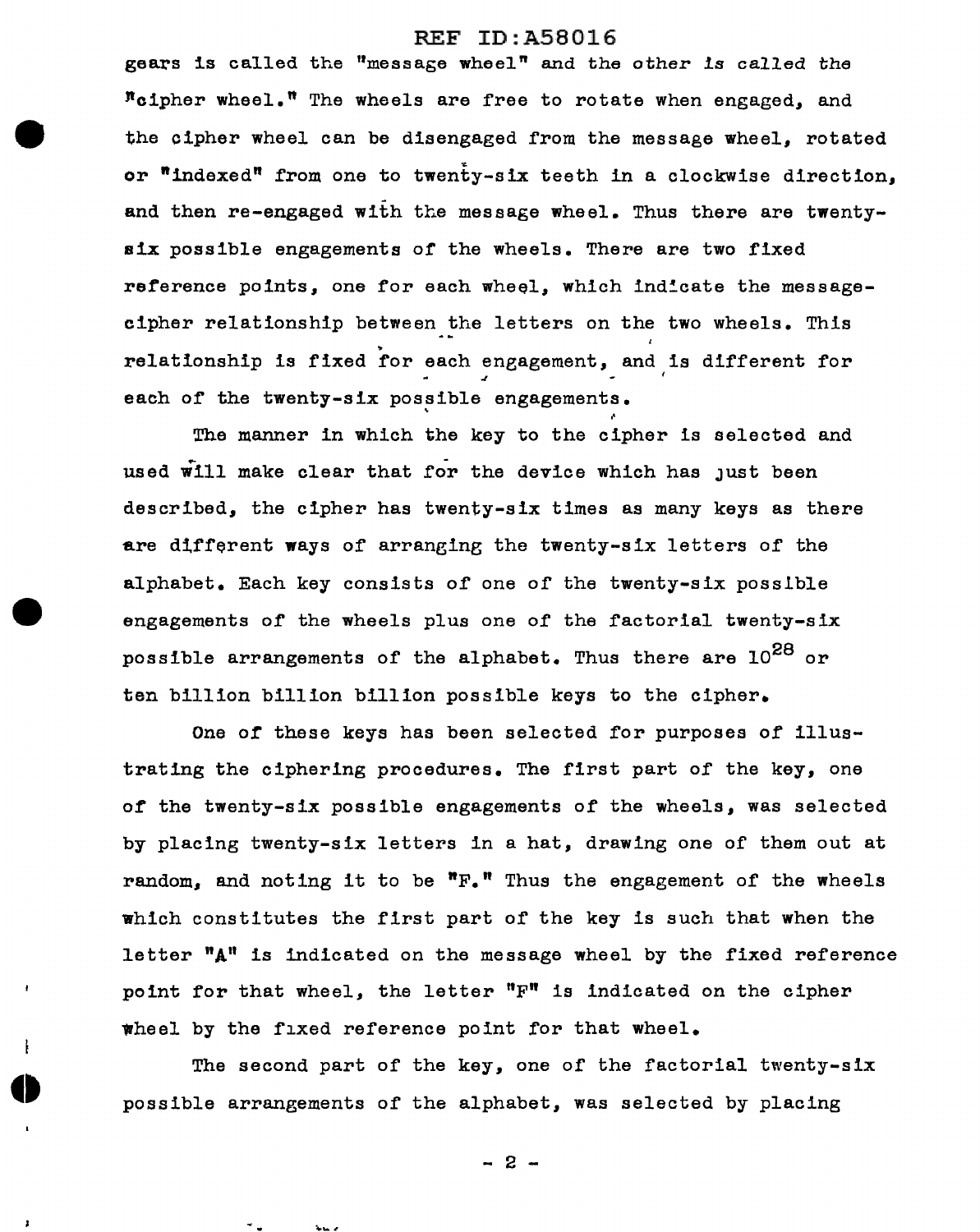#### REF ID~A58016

twenty-six letters in a hat, drawing them out one-by-one at random, and numbering them in the order in which they were drawn. Thus the arrangement of the alphabet which constitutes the second part of the key is as follows:

|         |          | - 1 |          |  |
|---------|----------|-----|----------|--|
| $M - 1$ | $A - 10$ |     | $N - 19$ |  |
| $0 - 2$ | $Y - 11$ |     | $J - 20$ |  |
| $L - 3$ | $F - 12$ |     | $W - 21$ |  |
| $T - 4$ | $K - 13$ |     | $I - 22$ |  |
| $S - 5$ | $Z - 14$ |     | $E - 23$ |  |
| $C - B$ | $X - 15$ |     | $H - 24$ |  |
| $D - 7$ | $G - 16$ |     | $R - 25$ |  |
| Q - 8   | $P - 17$ |     | $B - 26$ |  |
| $V - 9$ | U - 18   |     |          |  |

•

- 2

Ň,

Having described the ciphering device and selected a key, it is now possible to illustrate the procedures for enciphering and deciphering messages. The manner in which the key is used will be made clear by means of the procedures themselves.

The essence of the ciphering procedures is that the engagement or the wheels, and thus the relationship between the message and the enciphered text, is changed between every letter of the message in a manner which is completely random. For each engagement of the wheels, two letters are enciphered: the first letter is the next letter of the message, and the second letter is a letter from the key which indicates the amount that the engagement of the wheels is to be changed before proceeding. Thus a message containing x letters will produce an enciphered text containing 2x-l letters.

Assume that the message to be enciphered is Poe's classic statement, "human ingenuity cannot concoct a cipher which human ingenuity cannot resolve.<sup> $n$ </sup> The initial engagement of the wheels for both enciphering and deciphering is the engagement specified in the first part of the key, so the first step is to engage the wheels in this manner. Then the first letter of the message, "H," is indicated on the message wheel which results in "Y" being indicated on the

- 3 -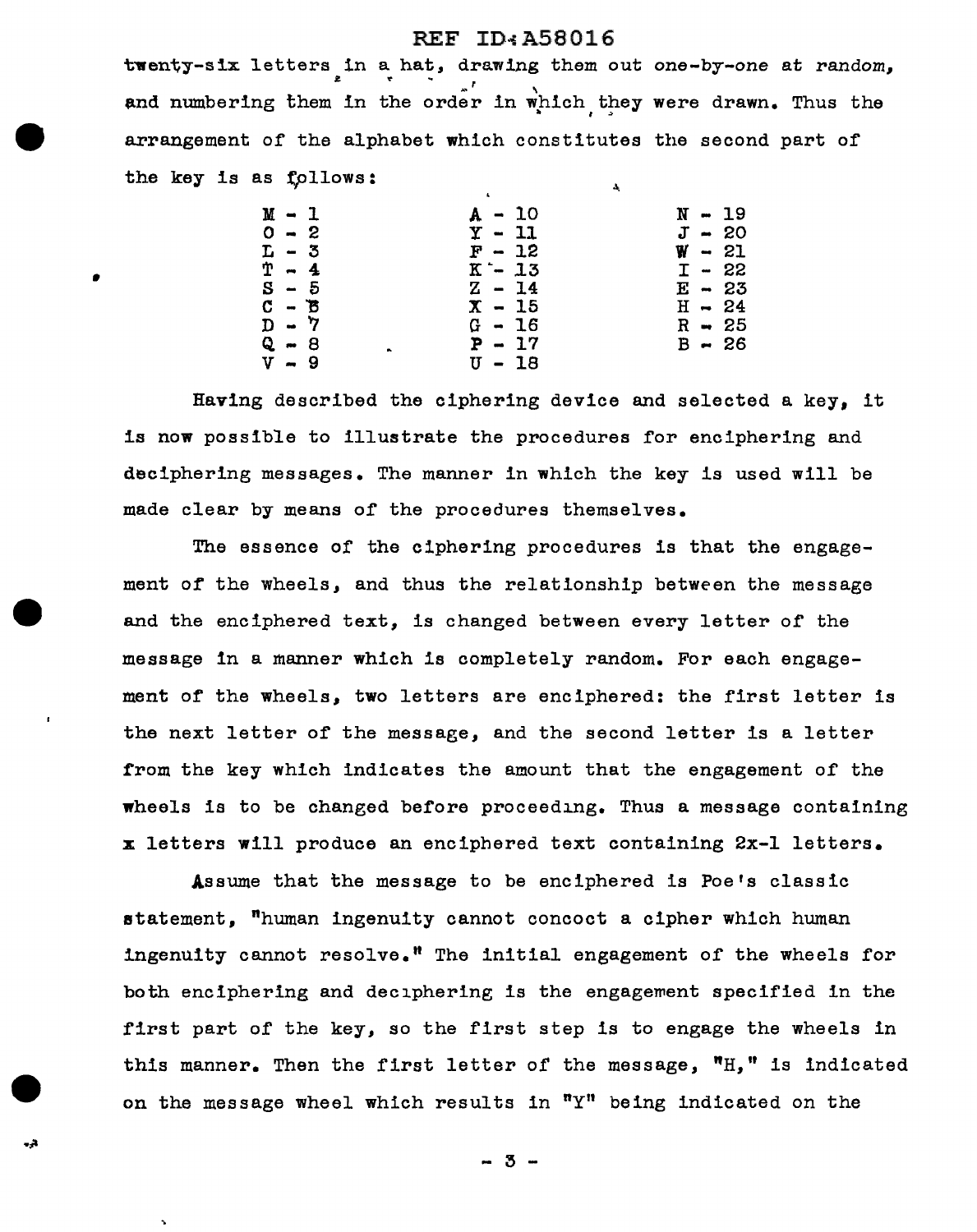cipher wheel.  $T_Y$  is thus the first letter of the enciphered text.

It is now necessary to change the engagement of the wheels in a completely random manner. This is done by randomly drawing one of twenty-six letters from a hat, noting that it is  $"K,"$  and then returning it to the hat. Referring to the second part of the key, it is noted that  ${}^{\mathsf{T}}\mathbf{K}^{\mathsf{R}}$  is the thirteenth letter listed. Thus  ${}^{\mathsf{R}}\mathbf{K}^{\mathsf{R}}$  calls for indexing the cipher wheel thirteen teeth. First, however,  $"K"$ must be enciphered. When  $^nK^n$  is indicated on the message wheel,  $^nV^n$ is indicated on the cipher wheel, and  $N V''$  is thus the second letter of the enciphered text.

The cipher wheel is then indexed thirteen teeth and the next letter of the message enciphered.  $"U"$  indicated on the message wheel results in  $"Y"$  again being indicated on the cipher wheel, and  $"Y"$  is thus the third letter of the enciphered text. Another letter is then drawn at random from the hat, noted to be  $^{\text{m}}C$ ," and returned to the hat. "C" indicated on the message wheel results in "Q" being indicated on the cipher wheel, and  $\mathfrak{n}$ <sup>n</sup> is thus the fcurth letter of the enciphered text. The cipher wheel is then indexed six teeth as called for by  ${}^{\text{m}}\text{C}_s$ <sup>m</sup> and the next letter of the message enciphered. This procedure is continued until the message has been completely enciphered: the cipher wheel is indexed between every letter of the message a number of teeth determined by randomly drawing a letter ' from the hat and noting its corresponding number in the key, the letter drawn being enciphered immediately prior to the actual indexing.

The procedure for deciphering the message is essentially a re-enactment or the enciphering procedure except that the cipher wheel now has the initiative and the message wheel is the follower. First, the wheels are engaged in the initial position as specified

- 4 -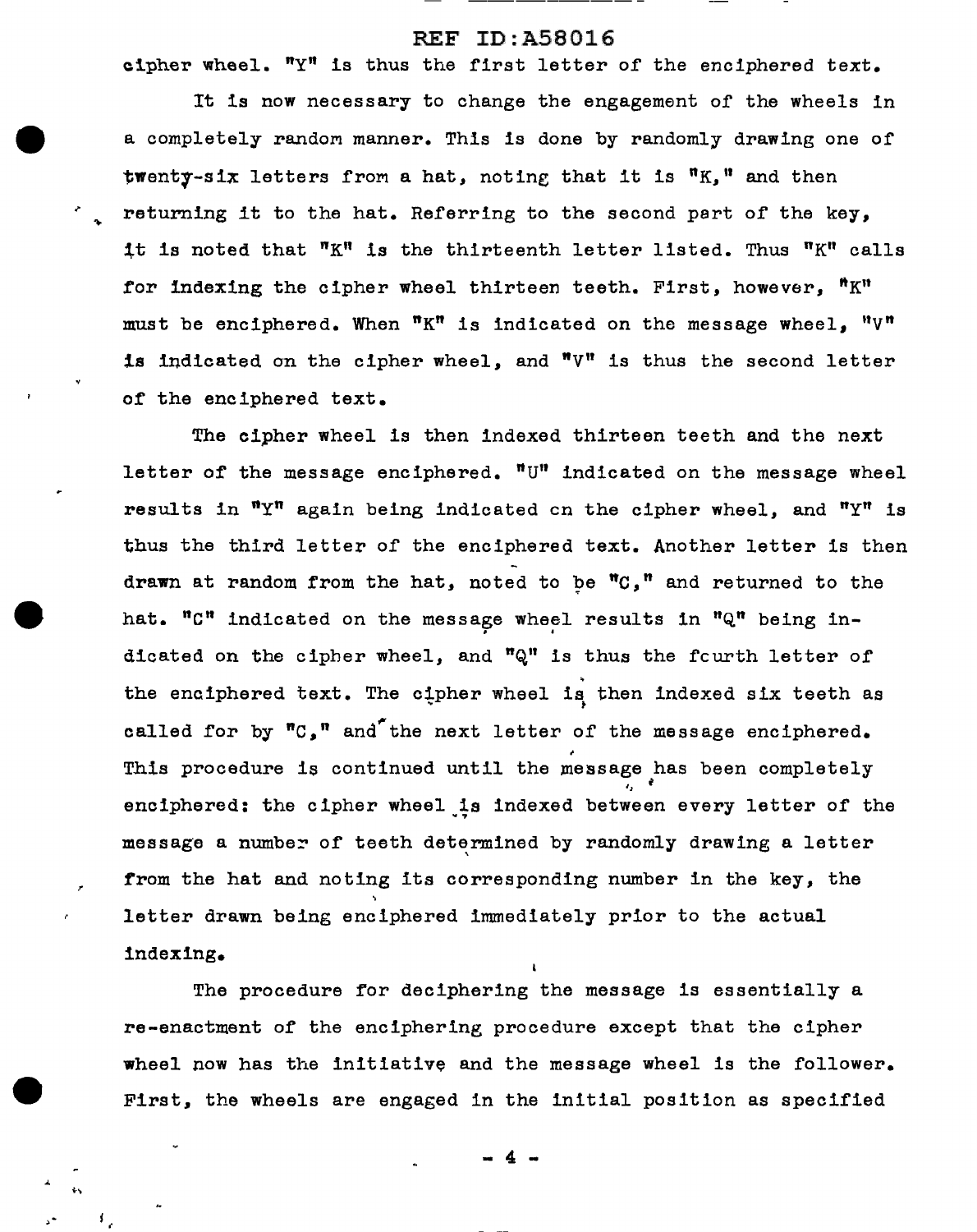in the first part of the key. Then the first letter of the enciphered text.  $''Y$ ," is indicated on the cipher wheel which results in " $H''$ 'being indicated on the message wheel. Thus "H" is the first letter of the message. The second letter of the enciphered text. "V." is then indicated on the cipher wheel which results in " $K$ " being indicated on the message wheel. Referring to the second part of the key, it is noted that  ${}^{\prime\prime}K^{\prime\prime}$  calls for indexing the cipher wheel thirteen teeth., and this is done. The third letter of the enciphered text,  $''Y$ ,<sup>n</sup> is then indicated on the cipher wheel which results in "U" being indicated on the message wheel. Thus "U" is the second letter of the message. This procedure is continued until the enciphered text has been completely deciphered.

It is now appropriate to consider the problem which this method<br>of ciphering presents to the intercepter of an enciphered message. It is assumed that the intercepter has full knowledge of the cipher-' ing principles and procedures and has a ciphering device such as the one described above, but does not know which one of the ten billion billion billion possible keys was used to encipher the message.

First of all, it must be realized that depending upon the length of the message. thousands. millions. or even billions of the possible keys will produce messages that make sense, and the cipher itself will in no way indicate which of these messages is the message that was enciphered. This can only be determined from the sense of the messages themselves. Thus the only way in which an enciphered message can be broken is to determine keys which produce messages that make sense until a message is produced which, from the particular sense that it makes, is concluded to be the message that was enciphered. Obviously, the message may not be recognized

 $-5 -$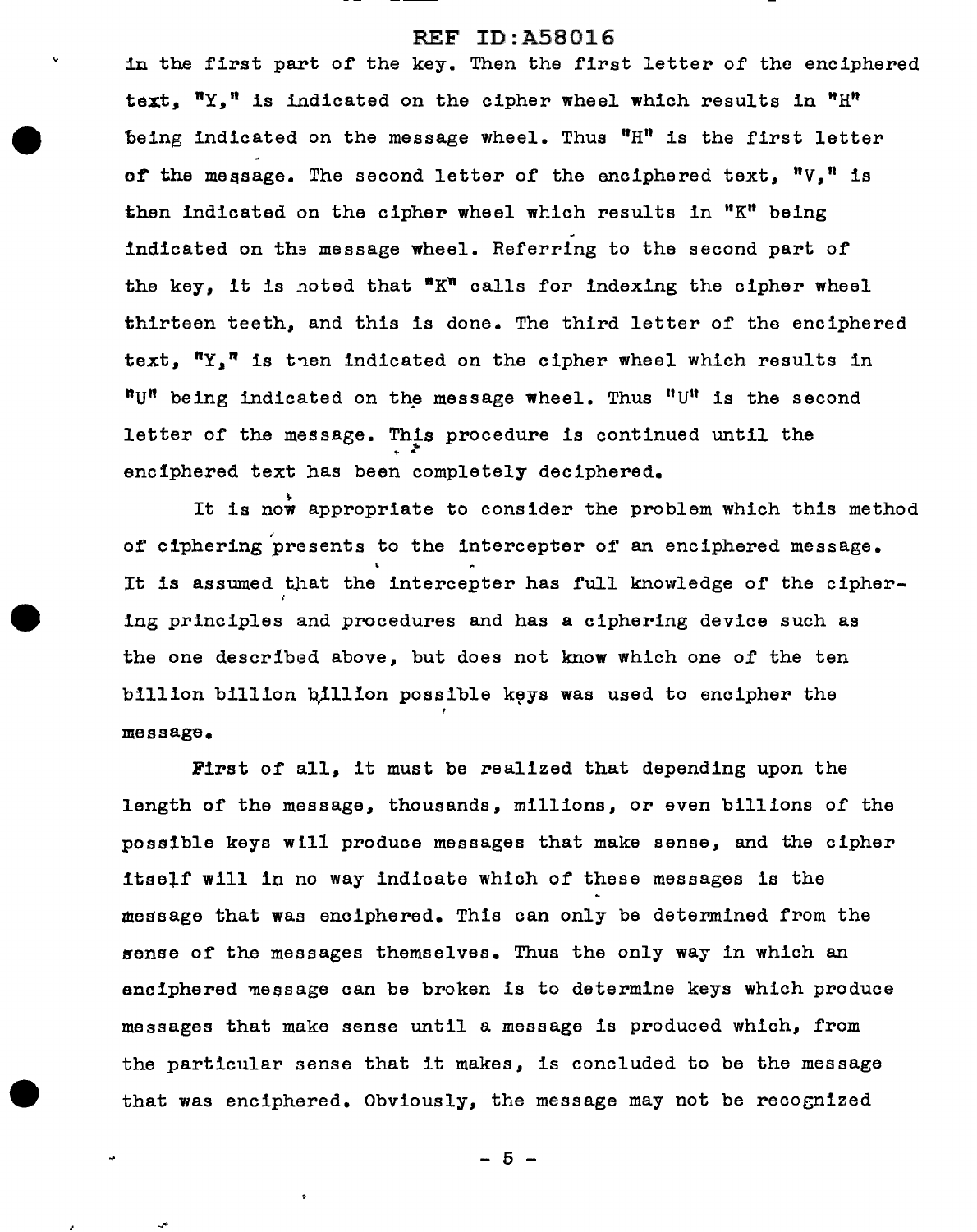when found, and can never be known with absolute certainty. For purposes of the problen at hand, however, it is further assumed that the lntercepter will be able to recognize the message when it ls found.

Since the cipher has a finite number of keys, it is theoretically possible to break an enciphered message by testing possible keys on a trial-and-error basis until the key that was used to ~ ~ encipher the message is tested and, presumably, the message recognized. It can be quickly demonstrated, however, that trial-and-error alone is totally impractical. Assuming that the message could be tested at the rate of one billion keys per second, it would take 320 billion years to teqt all of the possible keys, and the key used to encipher the message would be tested, on the average, at the end of fifty percent of the possible trials or 160 billion years. Through extreme good fortune, the key used to encipher the message might be tested at the end of one millionth of one percent of the possible trials, but even this would require 3,200 years. Thus the probability of breaking an enciphered message within a reasonable period of time by means of trial-and-error alone is so extremely small that for all practical purposes it is zero. In order to significantly increase this probability, the probable number of trials required to find the key must be very greatly reduced by means of supplementary analysis.

There are three basic methods of analysis by which the probable number of trials required to find the key can be reduced. Because of the nature of the problem, however, all three of these methods are necessarily limited to increasing the rate at which messages that make sense will be produced, and thereby increasing the probability of producing the message that was enciphered within

- 6 -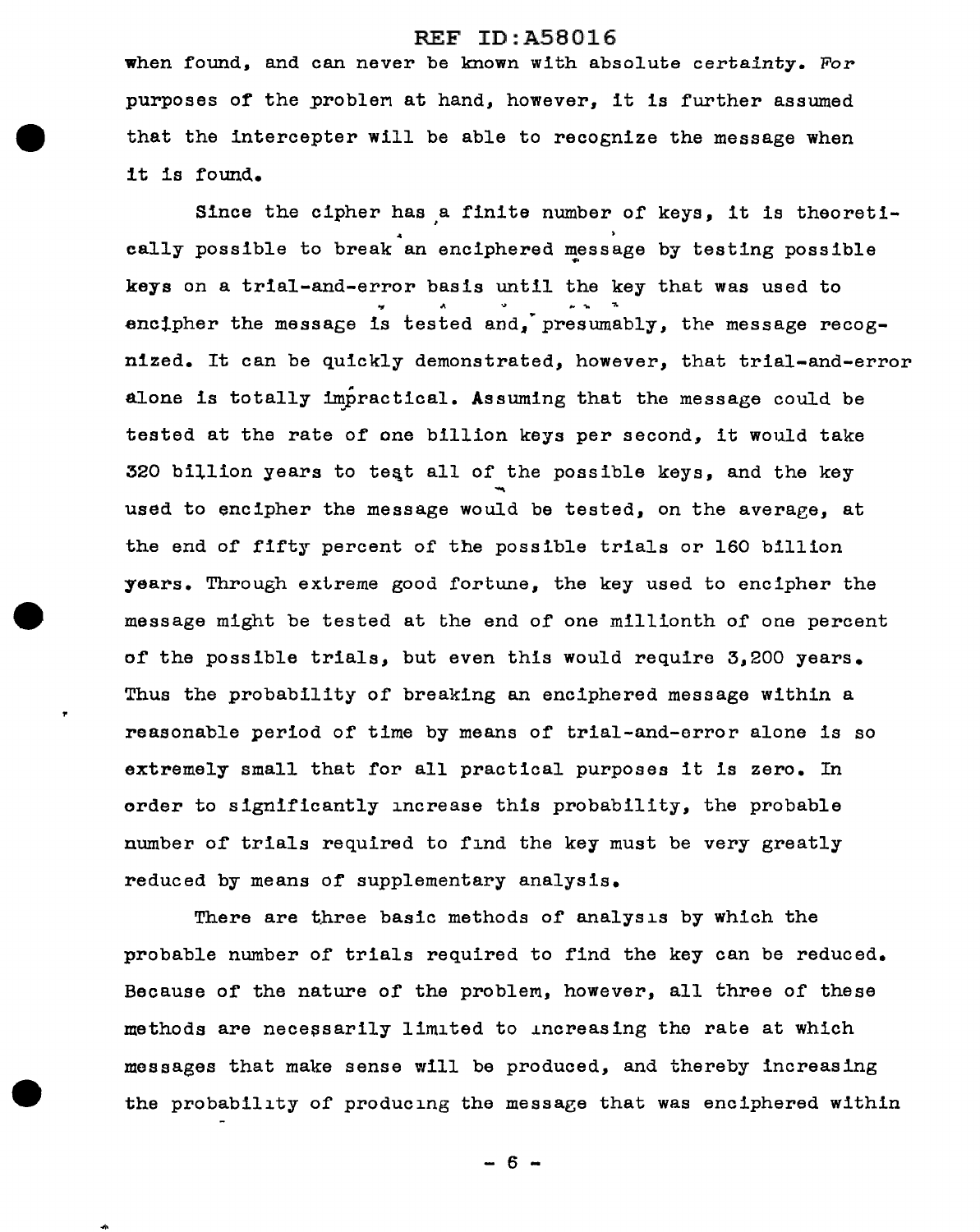a reasonable period of time. It bears repeating that a very large number of the possible keys will produce messages that make sense, and there is no way in which the key that was used to encipher the message can be identified other than oy the particular sense of the message that it produces.

The first method of analysis is based on the fact that at any point in an enciphered message, certain engagements of the wheels are more likely than certain other engagements because certain letters of the alphabet appear in the language more frequently than certain other letters. For example, assume that a letter of the message is  ${}^{\prime\prime}B''$  in the enciphered text.  $\tilde{w}$ hen "B" is indicated on the cipher wheel, the engagement of the wheels which indicates " $R$ " on the message wheel is more likely than the engagement which indicates  $"K"$  on the message wheel because  $"R"$  appears more frequently than "K" and is more likely to be tne letter of the message. Thus at any point in the message, the twenty-six possible engagements of the wheels can be arranged in order of liklihood<br>as determined by the relative frequencies with whicn the twenty-six letters of the alphabet appear in the language. This means that if a family of keys is defined as one of the factorial twenty-six possible arrangements of the alphabet plus all of the twenty-six possible engagements of the wheels, at any point in the message, and particularly at the beginning, the twenty-six keys in each family can be arranged in order of priority for testing. By testing possible keys in order of overall priority, the rate at which messages that make sense will be produced can be increased.

The second method of analysis is similar to and supplementary to the first method: whereas the first method is concerned with the engagement of the wheels at a particular point, the second method

- 7 -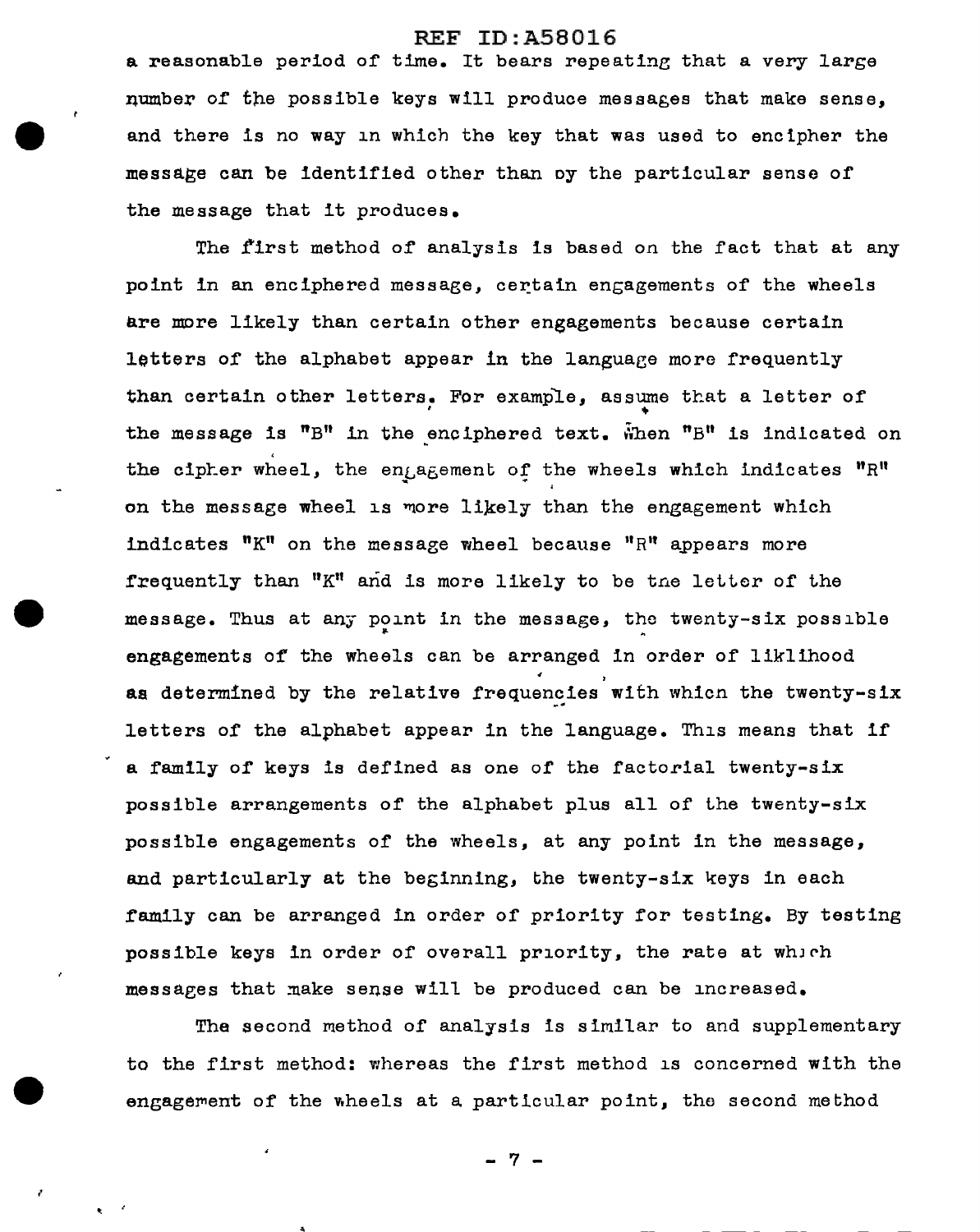assumes an engagement at that point and is concerned with the change<br>in engagement that immediately follows. It is based on the fact that if at any point in an enciphered message one of the twonty-six possible engagements of the wheels is assumed to be the engagement at that point, certain changes in that engagement are more likely than certain other changes because certain letters of the alphabet appear more frequently in the language than certain other letters. For example, assume that a letter of the message is  $"A"$  in the enciphered text, the following letter from the key is  $^{\mathfrak{m}}$ G" in the enciphered text, and the following letter of the message is "S" in the enciphered text. If the engagement of the wheels which indicates  $"R"$  opposite  $"B"$  is assumed to be the engagement at that point, the letter from the key is "M" since "M" is indicated opposite "G" by that engagement.  $"\mathbb{N}"$  is more likely to call for indexing twenty-two teeth than ten teeth because when twenty-two teeth are indexed,  $"E"$ is indicated opposite "S, " when ten teeth are indexed, " $\mathcal{Q}$ " is indicated opposite  $"S_1"$  and  $"E"$  appears more frequently than  $"Q"$ and is more likely to be the next letter of the message. Thus if at any point in the message one of the twenty-six possible engagements of the wheels is assumed to be the engagement at that point, the twenty-six possible changes in that engagement can be arranged<br>in order of liklibood as determined by the relative frequencies with which the twenty-six letters of the alphabet appear in the language. This means that if a family of keys is defined as one of the twenty-six possible engagements of the wheels plus all of the factorial twenty-six possible arrangements of the alphabet, for each letter of the alphabet, each family will consist of twenty-six groups of factorial twenty-five keys each such that the letter will call for indexing from one to twenty-six teeth over the twenty-six

 $- 8 -$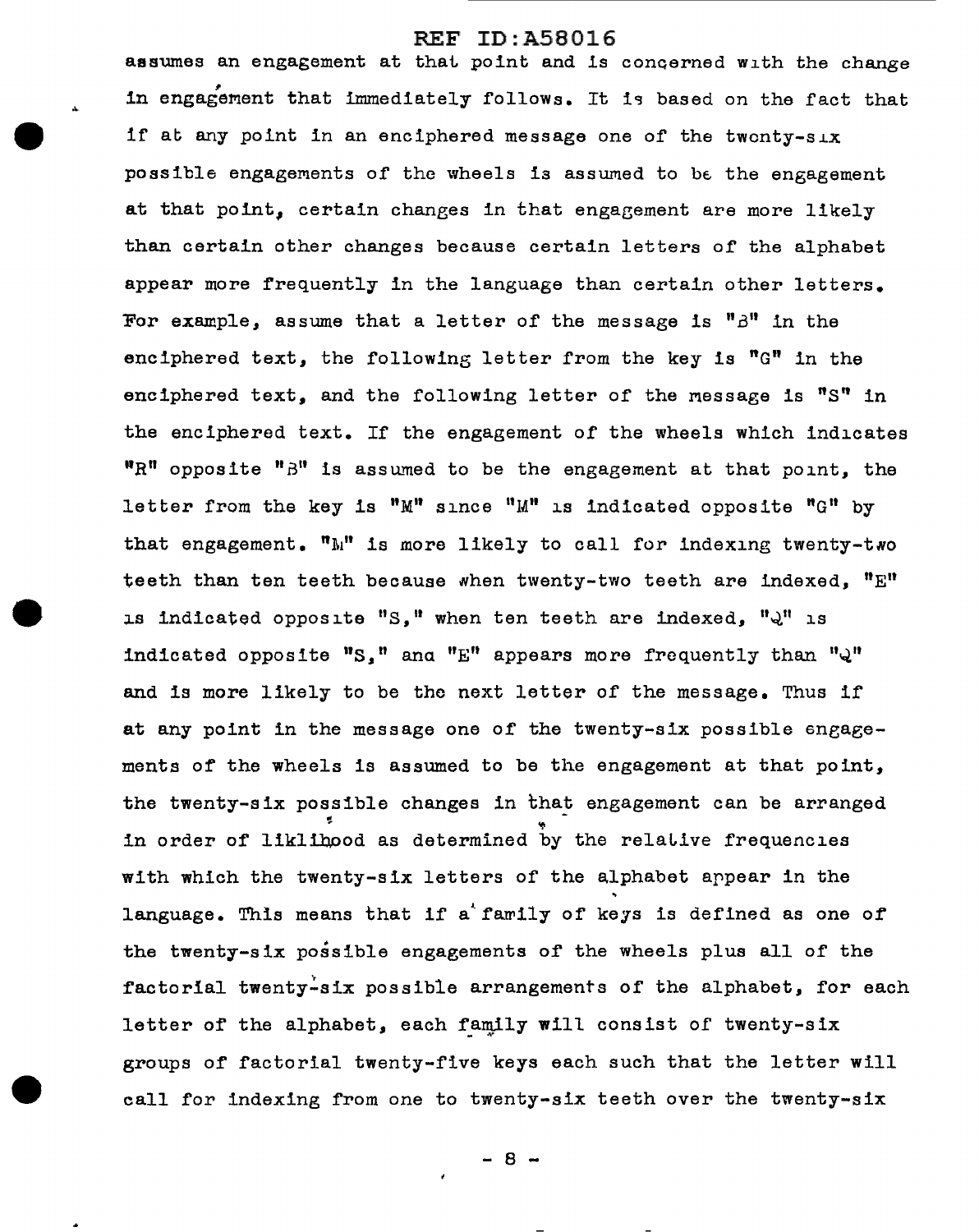groups, and at any point in the message, and particularly at the beginning, the twenty-six groups of keys in each family can be arranged in order of priority for testing. This method of analysis can be used to supplement the first method described above and thereby further increase the rate at which messages that make sense will be produced.

It should be noted that actually the first two methods of analysis would be modified in specific situations to the extent that special frequency distributions of letters or probable patterns of letters would be more significant in that situation than the general frequency distribution of letters in the language. For example.  $"E"$  appears in the language more frequently than any other letter, but as the initial letter of a word, the frequency of "E" is to the frequency of " $T$ " as 340 is to 1,194. Thus the first letter of a word is three and one-half times more likely to be  $"T"$  than  $"E_{\bullet}"$  Sinilarly,  $"Q"$  is always followed by  $"U_{\bullet}"$  and if  $"Q"$  is assumed to be the letter at a particular point in a message, the next letter of the message will be " $U$ " regardless of the frequency with which "U'' appears in the language.

The third method of analysis ls employed after a number of possible keys have been tested, and is undoubtedly the most significant of the three methods. It is based on the fact that in addition to the large number of possible keys which will produce messages that make sense, many times this number will produce messages that contain one or more sequences that make sense, and by comparing the points where such sequences begin and end and the portions of keys operative over such sequences, sequences from different messages can be matched together to produce messages that make sense. For example, assume that one of the possible keys

- 9 -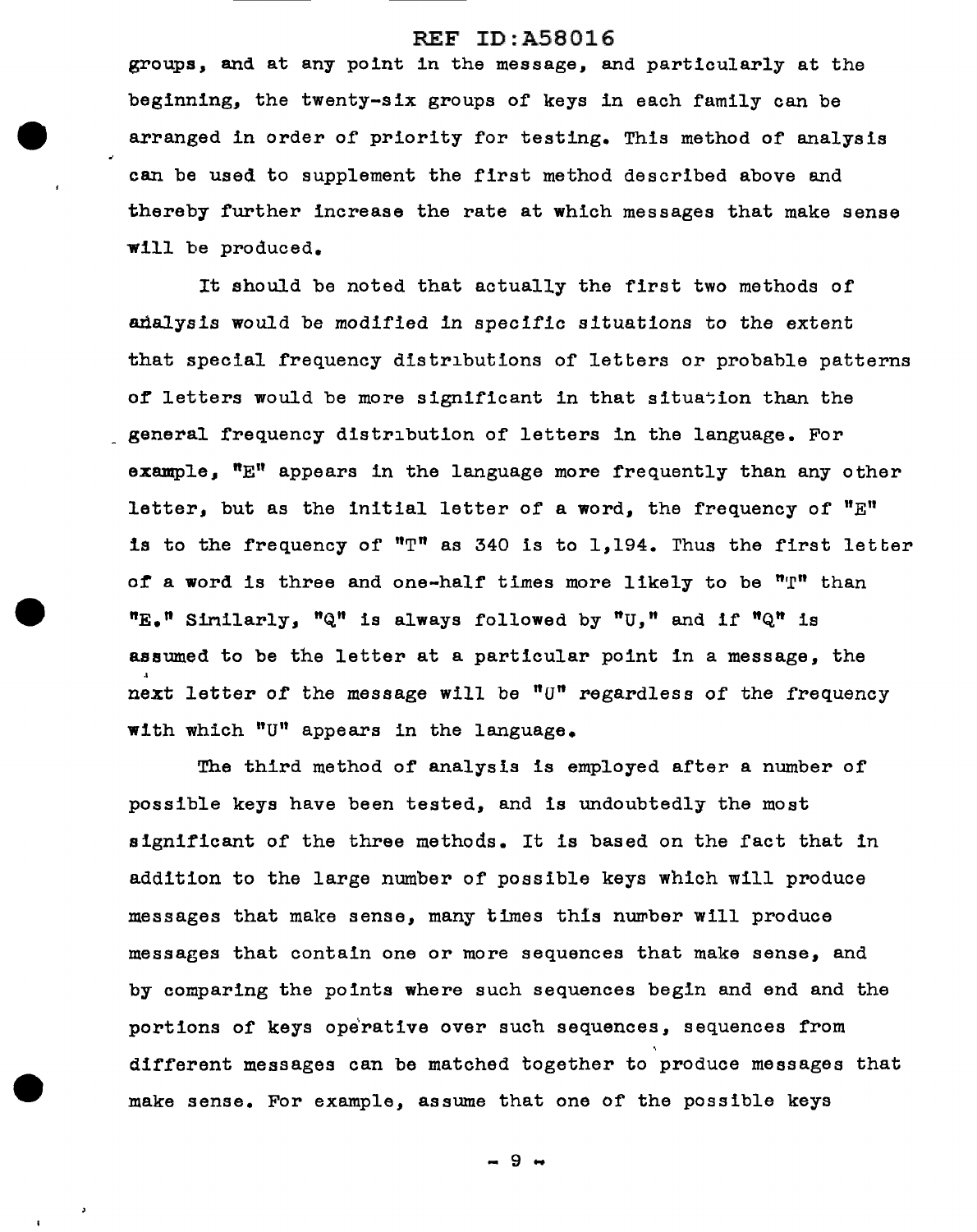produces a message that contains a sequence from the twenty-fourth letter to the fifty-first letter that makes sense. If another of the possible keys produces a message that contains a sequence that makes sense which begins at the fifty-second letter or ends at the twenty-third letter, and if the sense of this sequence would supplemeht and extend the sense of the first sequence, the two sequences can be joined together to produce a longer sequence that makes sense provided that the portions of keys operative over the two sequences do not conflict with each other or with the change in engagement required to join the two sequences together. Note also that sequences can be extended a number of letters in either direction to JOin with other sequences by means of the first and second rethods of analysis described above, or, more importantly, by means of trial-and-error guessing based on the sense of the two sequences being Joined. In this manner, the rate at which messages that make sense will be produced can be increased, and it is important to note that depending upon the liklihood that the sense that was enciphered will be recognized, the messages produced will be those which, because of the particular sense that they make, have a greater liklihood of being the enciphered message.

It was stated above that in order to significantly increase the probability of breaking an enciphered message within a reasonable period of time, the probable number of trials required to find the key must be substantially reduced by means of supplementary analysis. The three basic methods of analysis which can be employed were then described, but no attempt was made to determine whether or not these ~ methods would substantially reduce the probable number of trials required and thereby significantly increase the probability of successfully breaking an enciphered message. This aspect of the

- 10

'. '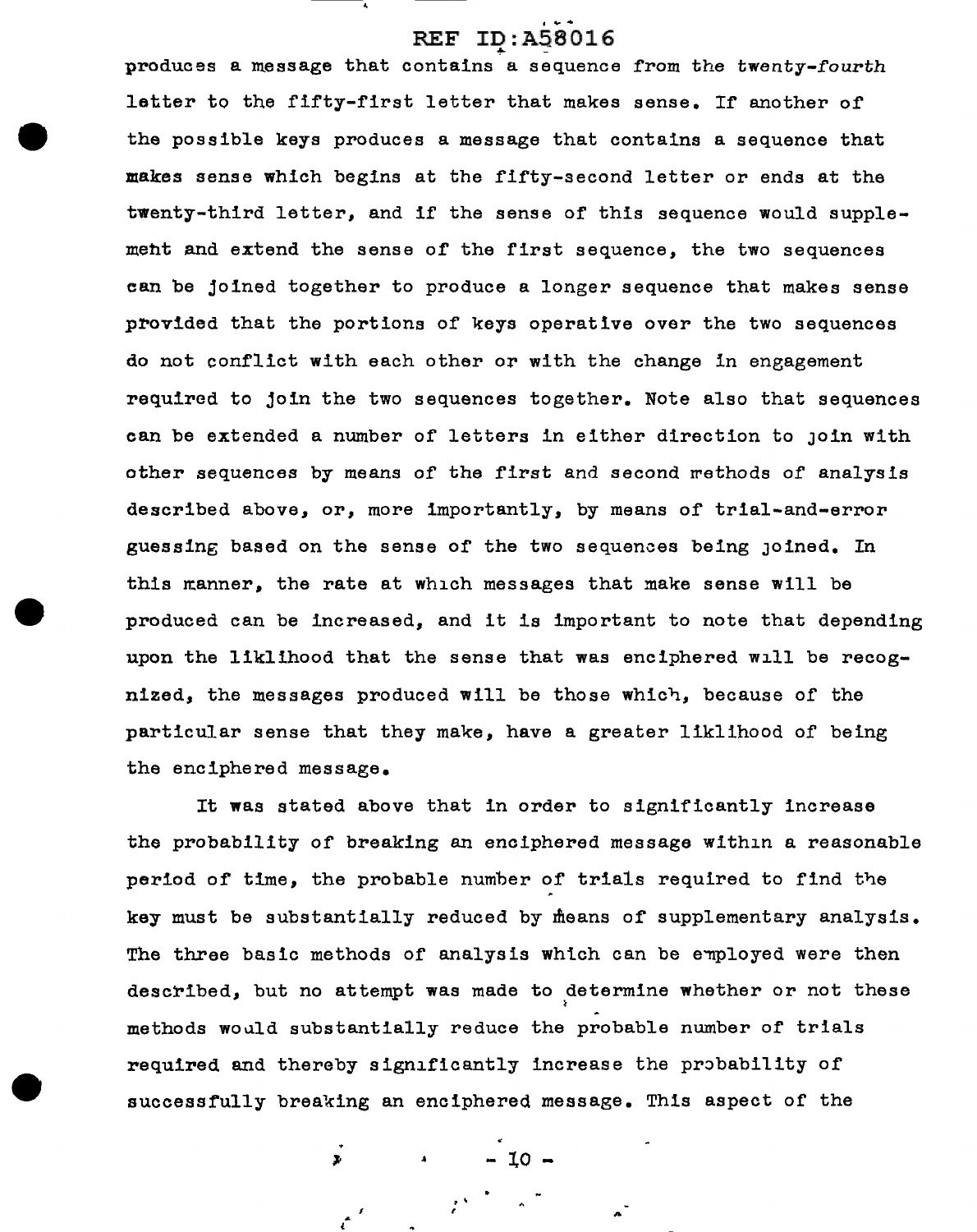problem has not been fully analyzed, and will not be dealt with in this paper. It seems likely that these methods of analysis would not be of practical significance relative to the total problem presented by the cipher, and that for all practical purposes the cipher, in its present form, is indecipherable. It is possible, however, that this may not be true, and because this point has not been resolved, it is necessary to assume that it is not true, and that the indeoipherabillty of the clpher must be increased.

One method by which this can be accomplished is by increasing the number of teeth on each wheel which, in effect, increases the number of possible keys to the cipher. For example, if ten teeth are added to each wheel to provide for the numbers zero through nine, the cipher will have thirty-six times as many keys as there are different ways of arranging twenty-six letters and ten numbers or 1.3 x  $10^{43}$  possible keys. This is 1.3 quadrillion times as many keys as there were when each wheel had twenty-six teeth, and the time required to test one trillionth of one percent of the possible keys at the rate of one trillion trials per second would be 4.2 billion years. Similarly, if thirty-six more teeth are added to each wheel to provide for twenty-six capital letters and ten punctuation marks, the cipher will have  $4.4 \times 10^{105}$  possible keys or fifteen quadrillion quadrillion times as many keys as there are atoms in the known universe. This method will not affect the basic simplicity of the ciphering procedures, and will greatly increase the indecipherability of the cipher in terms of the practical problem which the cipher presents. Note, however, that while the cipher will be changed in degree, it will not be changed in kind, and the three methods of analysis described above can still be employed. Since it was assumed that these methods would be of

 $-11 -$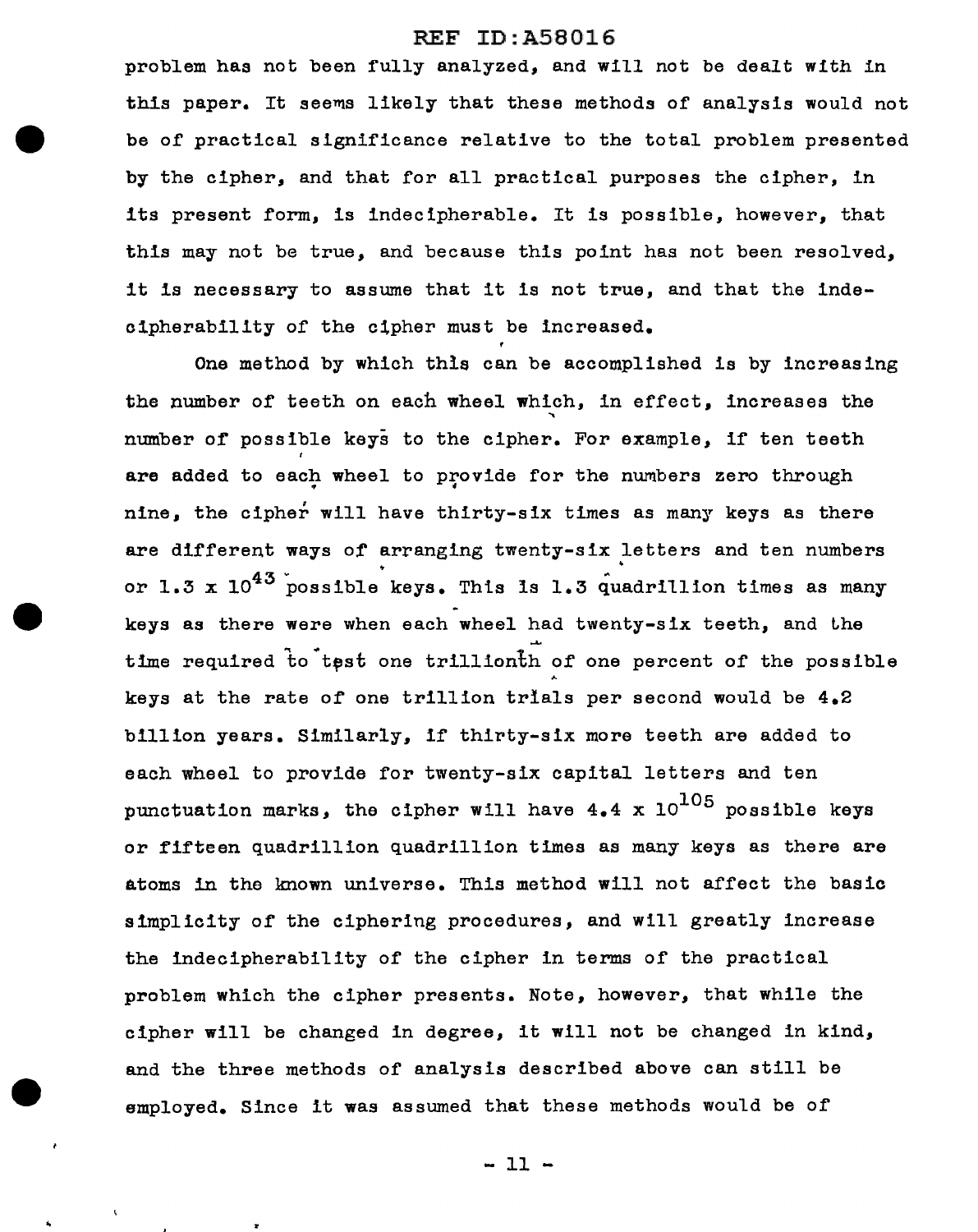significant practical value when there were twenty-six teeth on each wheel, it must be further assumed that they would be of significant practical value recardless of the number of teeth on each wheel. This assumption becomes increasingly unlikely as the number of teeth on each wheel increases, but because the actual significance of the methods has not been determined, the assumption must be made. There fore it is necessary to invalidate one or more of the three methods of analysis and thereby increase the theoretical indecipherability of the cipher.

Because the first and second methods of analysis are based entirely on the fact that the various letters of the alphabet appear in the language in known patterns and with known different frequencies, these methods would be of no value whatsoever when dealing with a language in which the letters of the alphabet appear randomly and with equal frequency. Such a language can be easily constructed, in effect, by constructing a simple code which, in addition to completely invalidating the first two methods of analysis, will make the problem of recognizing the message when it is found considerably more difficult by tremendously increasing the number of possible keys which . will produce messages that make sense.

It is important to note, however, that the nature of this code is such that whether or not the code is secret is of little consequence, and it can be assumed than an intercepter has full knowledge of the code in addition to knowledge of both the ciphering principles and procedures and of previously-used keys. Therefore, once the code has been constructed, it will never have to be changed. Actually, use of the code should be thought of as just an additional step in the cipLering procedures because its purpose is not to make the cipher secret or complex in any way, but rather to invalidate methods of

 $-12 -$ 

I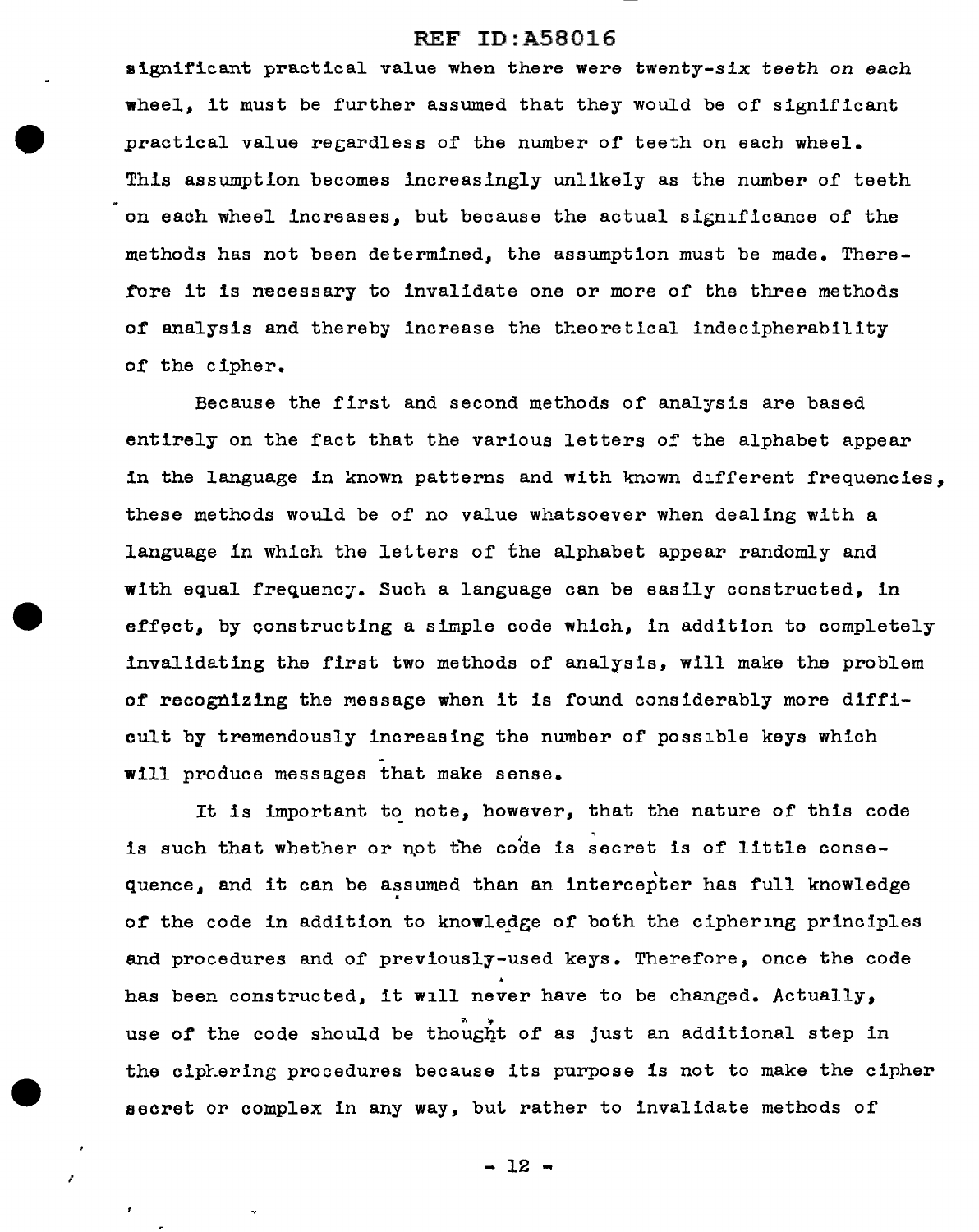analysis which would otherwise be theoretically possible and. presumably, of significant practical value. Thus the code increases the theoretical indecipherapility of the cipher but does not affect its fundamental nature: unless the key that was used is known, the cipher defies solution solely on the basis that the probability of finding the key within a reasonable period of time is infinitesimally small, and there is no way in which the key can be positively identified when it is found.

For purposes of illustrating the construction of the code, assume that there are thirty-six teeth on each wheel to provide for twenty-six letters and ten numbers, and, consequently, that the cipher has thirteen sextillion sextillion possible keys. The number of permutations of thirty-six things taken three at a time when each thing may be repeated up to three times is thirty-six raised to the third power or  $46,656$  which means that it is possible to make a<br>total of  $46,656$  different three-letter arrangements or code words from the thirty-six symbols included in the cipher. Therefore, for purposes of illustration, assume that the code to be constructed is to include 46,656 different words. Because of the nature of the code, this number of words is not as laree as it at first appears since a different code word must be assigned to each grammatical form of each word that is to be included in the code. Thus the code will represent an effective vocabulary in the order of fifteen thousand words which would probably be of adequate size for most purposes. Note, however, that there is no limit to the number of words that can be included in the code: for example, it is possible to make 456,976 different four-letter code words from twenty-six letters alone. A fairly conservative vocabulary was selected because in order to increase the number of possible keys which will produce messages that make sense

- 13 -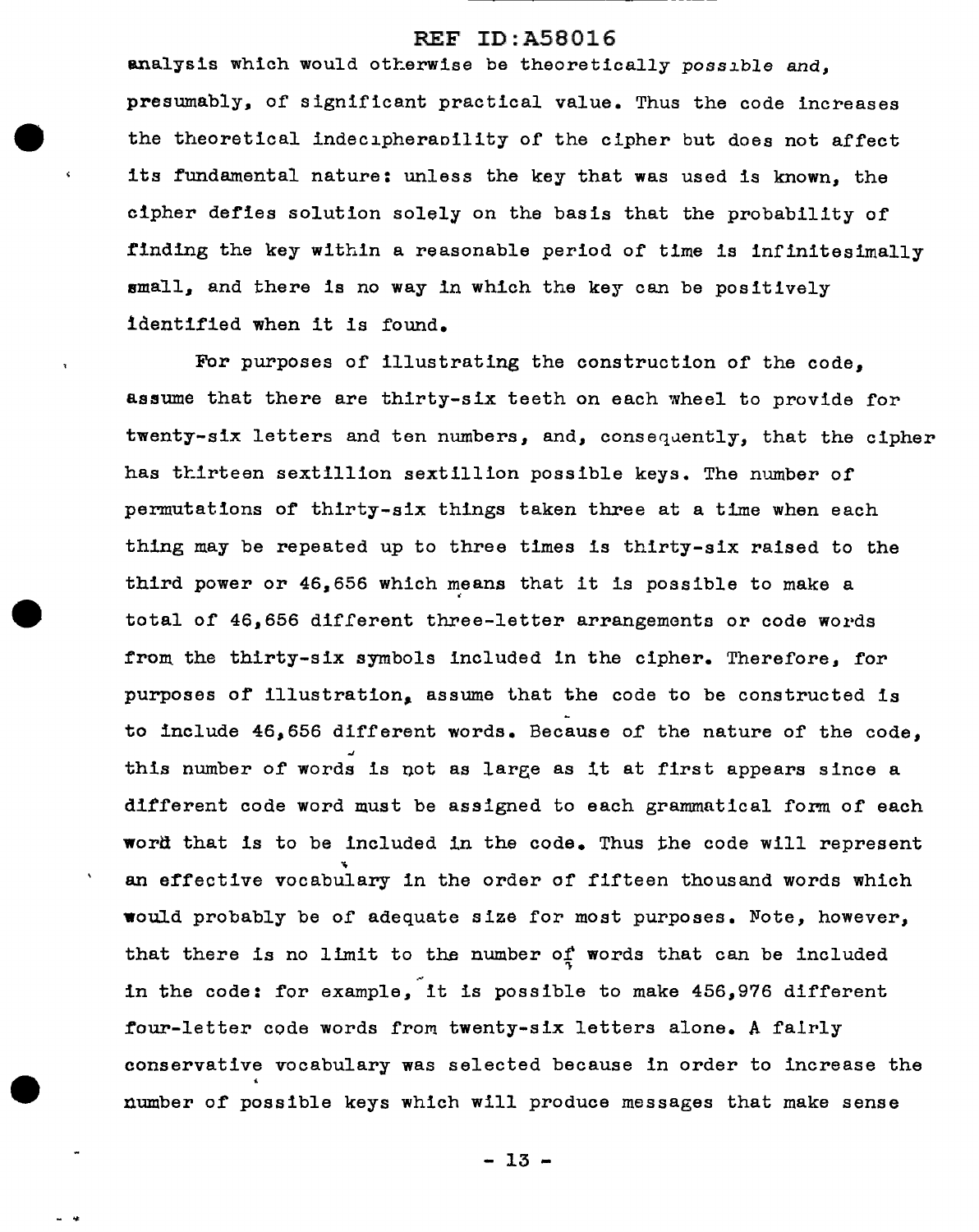to the maximum extent possible, it is necessary to assign words to all of the possible code words, and desirable that the words assigned be of fairly common usage.

The first step in the construction of the code is to select from the language the 46,656 words that are to appear in the code and arrange them in alphabetical order. Then 46,656 slips of paper are placed in a hat, each marked with a different one of the possible three-letter code words that can be made from twenty-six letters and ten numbers. The slips of paper are then drawn from the hat one-by-one at random, and the code word on each slip noted opposite the next word in the alphabetical list in the order in which the slips are drawn. In this manner, a language-code dictionary can be constructed. For deciphering messages, a code-language dictionary will be needed, ' and can be easily constructed br arranging the 46,656 code words in **"alphabetical"** order ("A" through "9") and noting opposite each its language counterpart.

The manner in which the code is constructed is such that the twenty-six letters and ten numbers will be distributed randomly and with equal frequency throughout the code. Although certain code words will be used more frequently than certain other code words because of :.. the relative frequencies with which their language counterparts appear in the language. if the  $46,656$  code words are arranged in order of frequency and classified into percentile groups, it is almost a certainty that each of the thirty-six symbols will appear an equal or almost equal number of times in each group, and an equal or almost equal number of times as first, second, and third letters within each group. Thus a symbol-frequency table developed by means of wordrrequency analysis will indicate that all of the symbols have the same probability of being first, second, and third letters of a code word.

 $-14 -$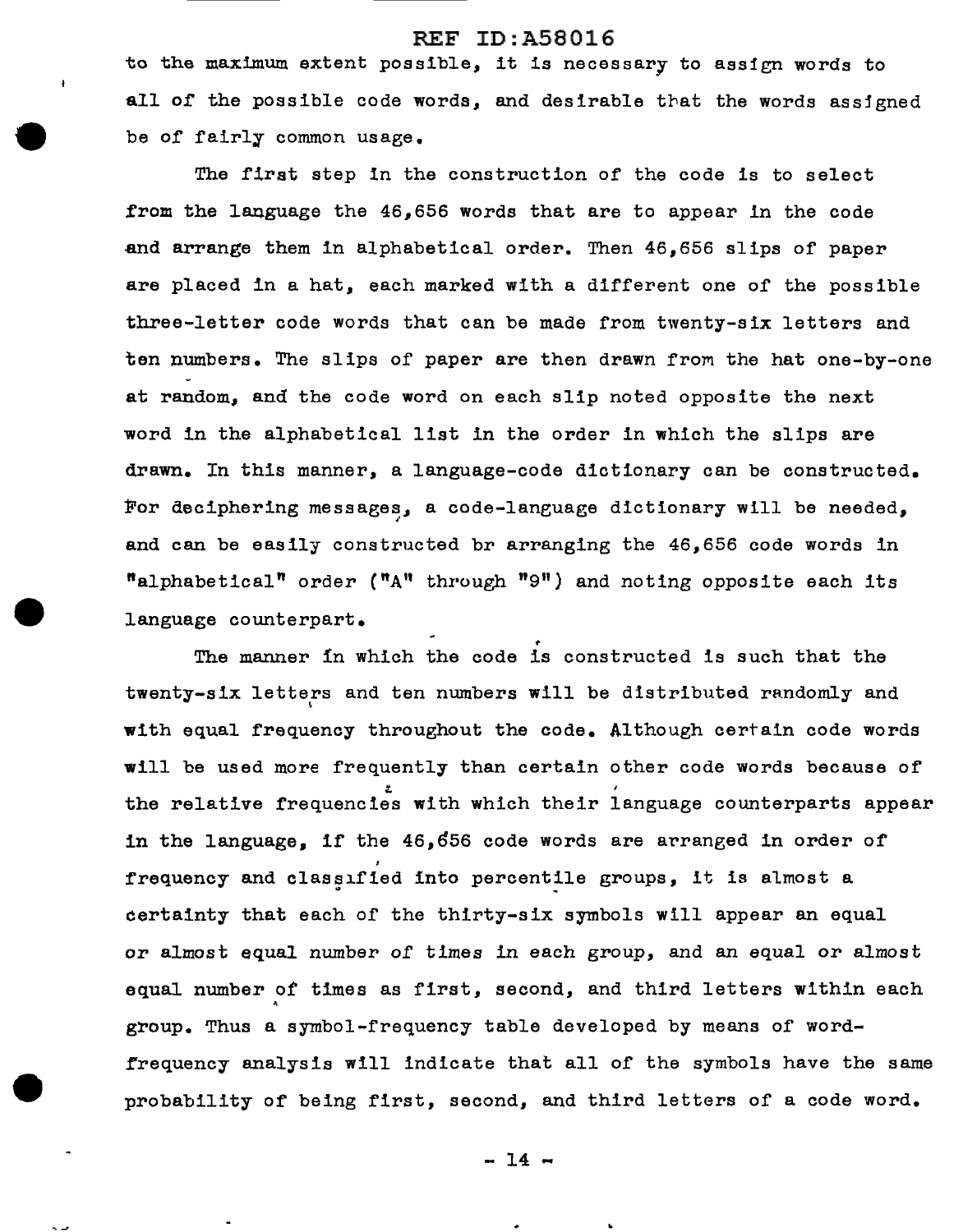At this point, again consider the problem which confronts the intercepter of an enciphered message, this time a message which was translated into code before being enciphered. As stated above, it can be assumed that the intercepter has full knowledge of the code 1n addition to other knowledge previously conceded.

Because the twenty-six letters and ten numbers appear in the code randomly and with equal frequency, it is no longer possible to arrange possible keys in order of priority for testing by means of the first and second methods of analysis. Thus the only procedure available is to test possible keys solely on the basis of trial-andarror and attempt to increase the rate at which messages that make sense will be produced by means of the third method of analysis. ., Note, however, that because every one of the  $46,656$  possible code words appears in the code book opposite a real word, every threeletter sequence produced by every possible key will be a word that makes sense. This means that the number of possible keys which will produce messages that make sense will be tremendously increased, and the problem of recognizing the message when it is found (and of ,• recognizing that the message has not been found) will be considerably \ more difficult if not impossible. The third method of analysis can still be employed, but its ultimate effectiveness will be greatly reduced by the fact that sense will be produced at almost every turn, and the intercepter will essentially be in the position of having to guess the message with a seemingly infinite number of messages to choose from. This effect is maximized by assigning a word from the language to every possible code word, and limiting the words assigned to those of fairly common usage. Use of the code in this manner increases the theoretical indecipherability of the cipher by invalidating the first and second methods of analysis,

 $-15 -$ 

*:i· ..* 

 $\lambda$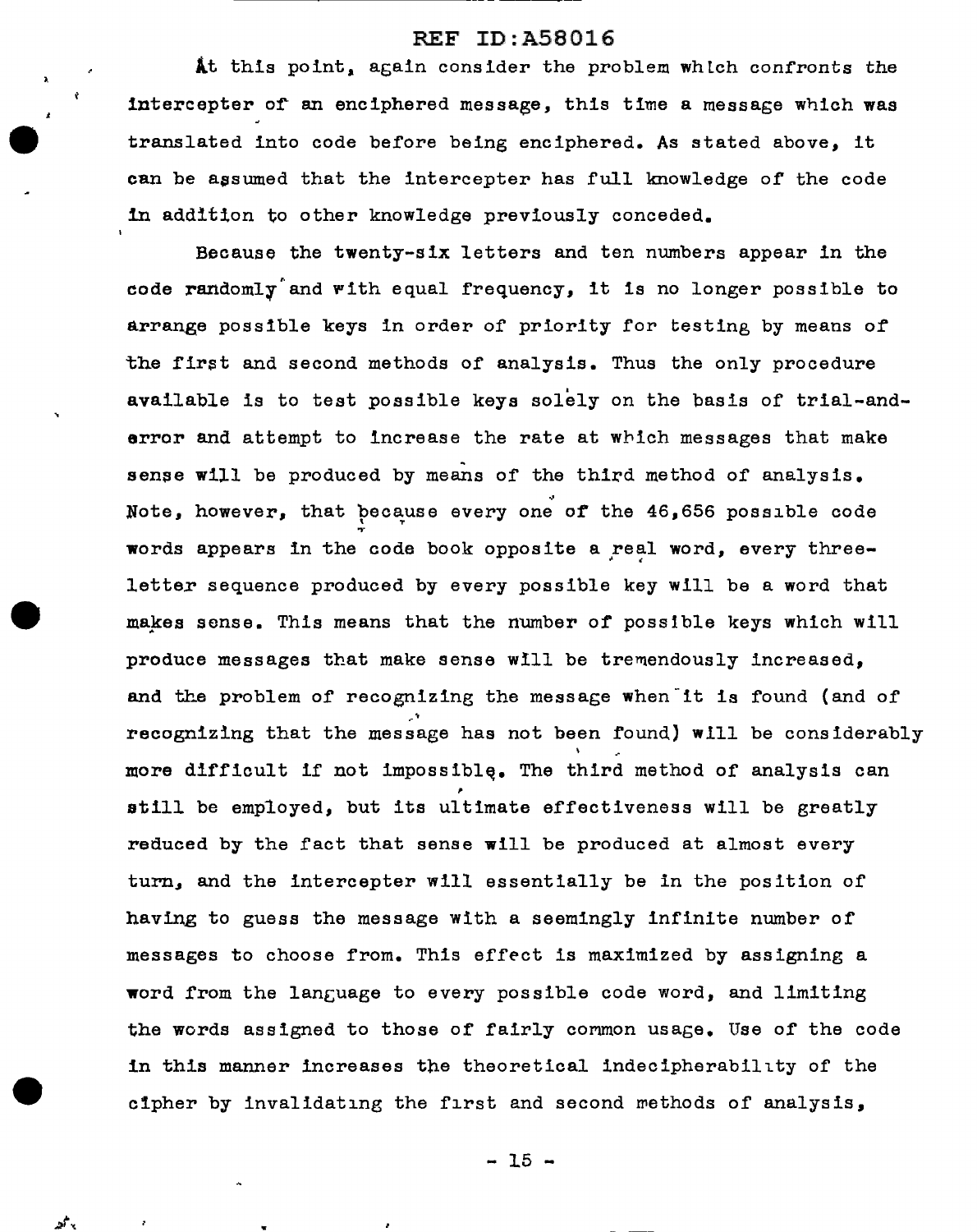and increases the practical indecipherability *or* the cipher by increasing the number of possible keys which will produce messages that make sense.

It should be pointed out that it is possible and perhaps desirable to use the code in a different manner than that described above, and thereby increase the practical indecipherability of the cipher in a different way. For example, assume that the number of teeth on each wheel is increased to five thousand to provide for five thousand different symbols and, consequently, that there are five thousand times factorial five thousand possible keys to the cipher, a number which is almost beyond comprehension. It is possible to make a total of twenty-five million different two-letter code words from five thousand different symbols, but this number is many . times larger than the total number of words in the language even when each grammatical form of each word is counted separately. Assume, therefore, that the code consists of 350,000 words and represents an effective vocabulary in the order of 100,000 words. It is almost a certainty that the five thousand symbols will appear randomly and with equal or almost equal frequency in the sample of  $350$ ,000 words just as in the total population of twenty-five million words, and thus the first and second methods of analysis will be invalidated as before. Fowever, since most of the possible code words will not be included in the code, most of the two-letter sequences produced by possible keys will not be meaningful words, and the previous effect of producing sense at almost every turn will not be realized even though an extremely large number of possible keys will produce messages that make sense. On the other hand, the practical indecipherability of the cipher will be greatly increased by the fact that the number of possible keys to the cipher wilJ be immeasurably

 $-16 -$ 

••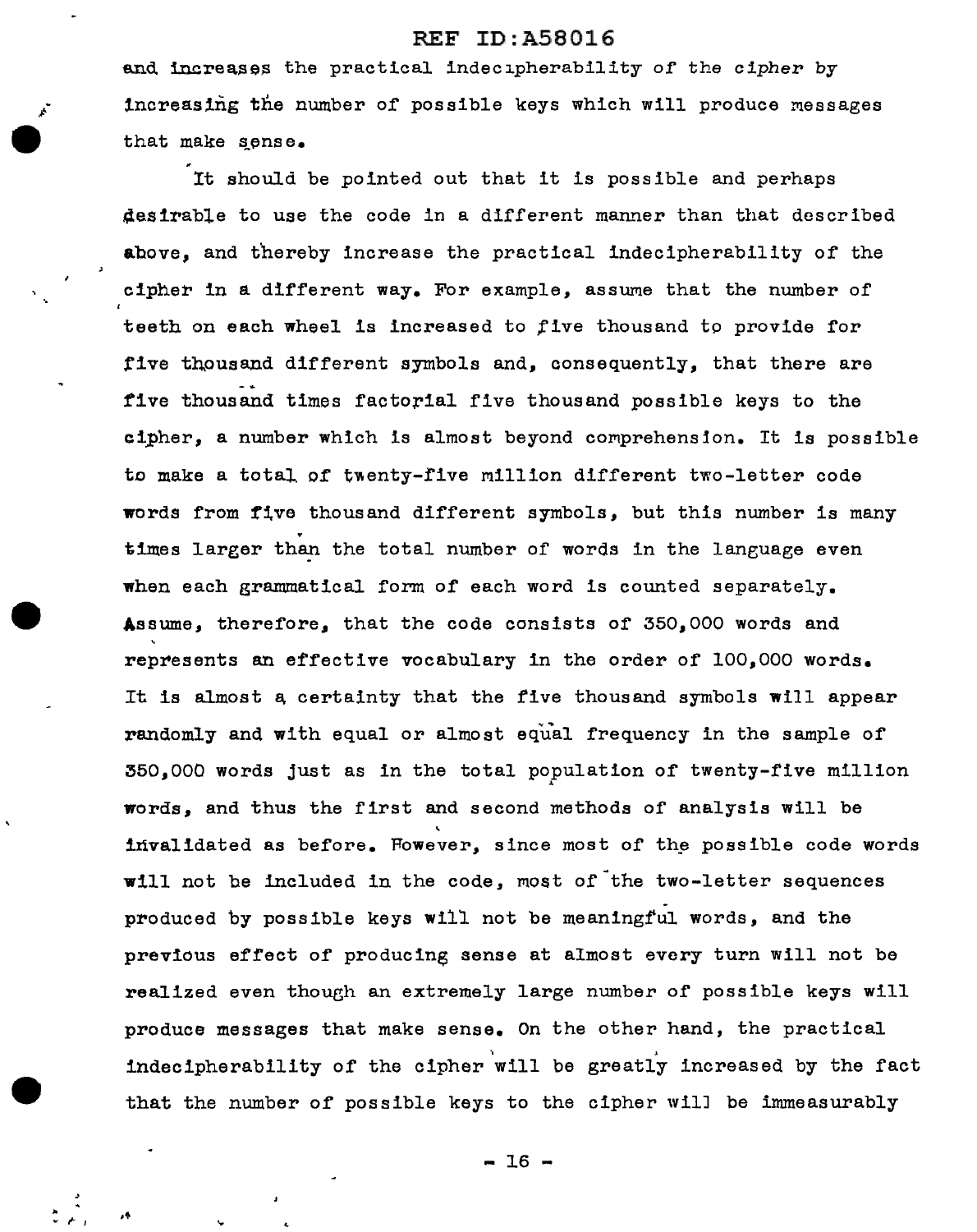*y* 

• r

larger. Increasing the nuriber of symbols increases the number of . possible keys and the number of possible code words, and while it is desirable to have as many keys as possible, it is also desirable to assign words to all of the possible code words, and there is a  $l$ imit to the number of words that can be assigned, particularly words of fairly common usage. Therefore it is possible that the indecipherability of the cipher will be maximized by increasing the number of possible keys to a practical or theoretical optimum point beyond the point where words of fairly common usage can be assigned  $\cdot$  to all of the possible code words. It seems more likely, however. that the number of possible keys quickly becomes sufficiently large tor its purpose, and that it is more advantageous to include all of the possible code words in the code than to increase the number of possible keys beyond the point where this is possible. Note that ~ two-letter code words are more advantageous than three- or four-letter code words because a larger number of symbols will be required to provide for a given number of code words, and thus the cipher will ' have a larger number of possible keys. One-letter code words would maximize the number of symbols for a given number of code words, but the purpose of the code would be defeated since it would then be possible to employ the first and second methods of analysis based on the relative frequencies of words rather than letters. In summary, it seems likely that the theoretical indecipherability of the cipher would be maximized at something in the order of two hundred symbols, 1.6 x  $10^{377}$  possible keys, and forty thousand two-letter code words fully assigned to an effective vocabulary in the order of twelve thousand words.

The above paragraphs should serve to illustrate the principles and procedures of the method of ciphering which has been developed,

- 17 -